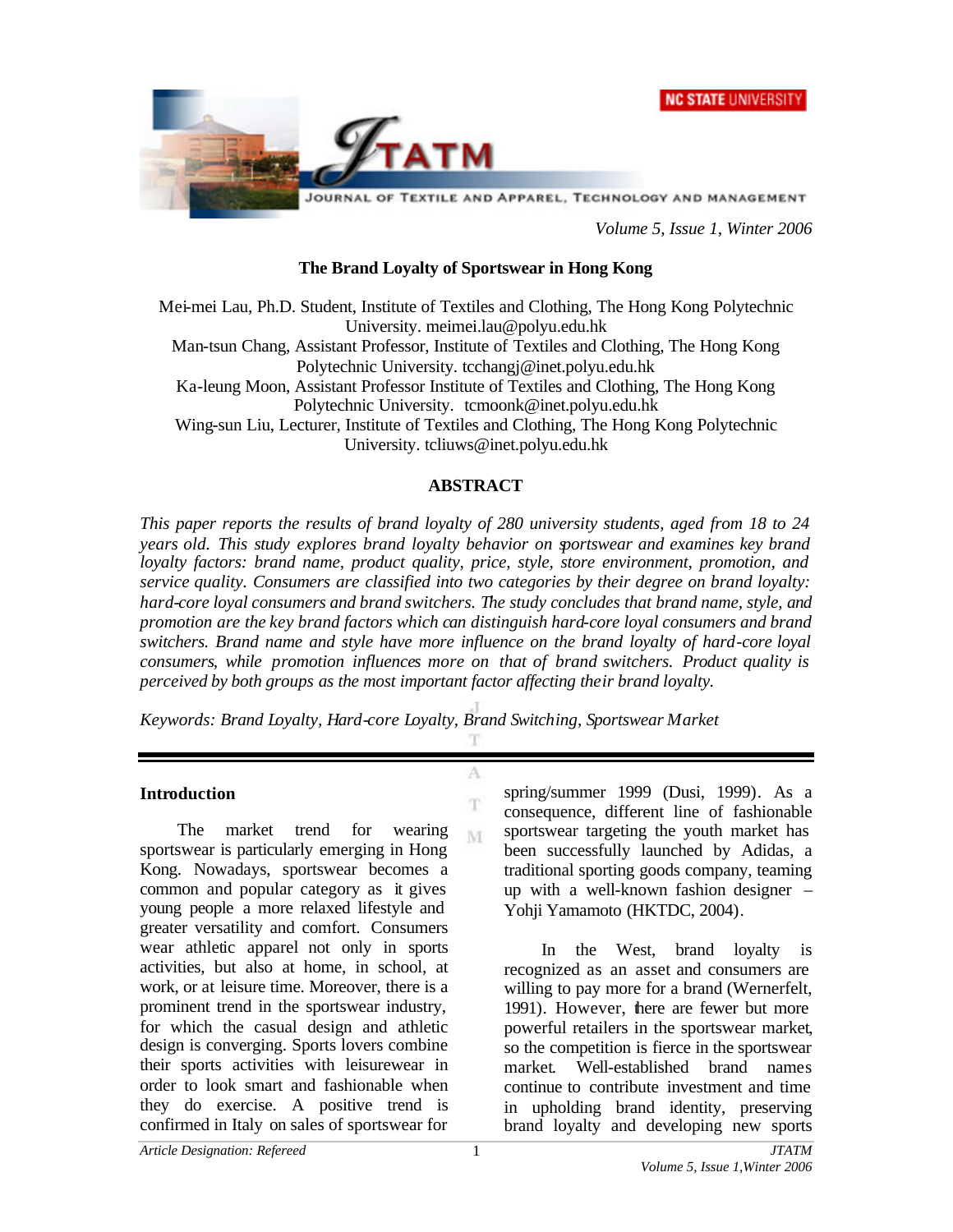product lines so as to occupy more market share. Marketing managers realize the rising trends of brand switching and recognize customer retention as an easier and more reliable source of superior performance (Reichheld & Sasser, 1990). Therefore, it is important for marketers to acquire more knowledge in brand loyalty.

Much of the previous research has focused on the distinction between spurious and true loyalty (Bloemer & Kasper, 1995); relationship among service quality, consumer satisfaction and store loyalty (Sivadas & Baker-Prewitt, 2000); purchase patterns (Lawrence, 1969); or characteristics of consumers based on buying behavior, self-image, and demographics, and multibrand buying (Ehrenberg & Goodhardt, 1970). Research using factors on brand loyalty to distinguish hard-core loyal consumers and brand switchers has not yet been explored. Thus, the aim of this research is to distinguish brand loyal consumers and brand switchers in the Hong Kong youth sportswear market. From this study, we can provide useful information to brand companies for developing their competitive branding strategies.

This paper has four sections. First, we depict a theoretical background of brand loyalty, its factors, and put forth a conceptual model to demonstrate relationships of the variables. Then, we describe our research hypotheses, methodology on research instrument design and data collection. A survey questionnaire is administered to collect data from university students. Subsequently, we base on our findings to classify respondents into hard-core loyal consumers and brand switchers, and to distinguish consumers by different factors of brand loyalty. Finally, we conclude with a discussion of our recommendation on strategies for sportswear marketers and future research directions.

## **Literature Review and Conceptual Model Brand Loyalty**

Brand loyalty is an important concept in understanding consumer behavior (Day, 1969; Huang and Yu, 1999; Lee *et al.*, 2001; Wood, 2004; Yim & Kannan, 1999). It is "a deeply held commitment to re-buy or repatronize a preferred product/service consistently in the future, thereby causing repetitive same-brand or same brand-set purchasing, despite situational influences and marketing efforts having the potential to cause switching behavior" (Oliver, 1999, p. 34). Thus, brand byalty has a well-known financial payoff. Loyal consumers only repurchase the same brand over time even there is an alternative brand in the market, and eventually byalty can be measured by the commitment to repurchase in terms of products and services (Ryan *et al.*, 1999).

Furthermore, four categories of consumers can be distinguished according to brand loyalty: hard-core loyal consumers, brand switchers, new users, and non-users (Evans *et al.*, 1996). Non-users tend not to be loyal to any brand and as for new users, they are not so familiar with any brand at all. These two categories are not to be the main focus in this study and therefore they will be excluded in this research study. Only hardcore consumers and brand switchers will be focused in this study. Marketers often pay attention to identify the characteristics of brand-loyal consumers and the degree of brand loyalty of consumers so that they can directly and effectively focus their marketing and promotional strategies on these consumers who share similar characteristics among the large population. A consumer repeatedly purchases a particular brand regardless the premium price of that brand has charged, is considered as hard-core loyal consumers (Evans *et al.*, 1996). This loyalty involves the last stage of purchase, in which consumers do not accept substitutes if they have approached the brand (Copeland, 1923). Price variations for consumers' favorite brand may only affect their purchase quantity but not their brand choice decision. They stick with the brand rather than switch. Thus, these loyal consumers do not need frequent advertising or price promotions to remind them (Yim & Kannan, 1999).

 $\mathcal{X}$ 

 $\mathbf T$ 

A m.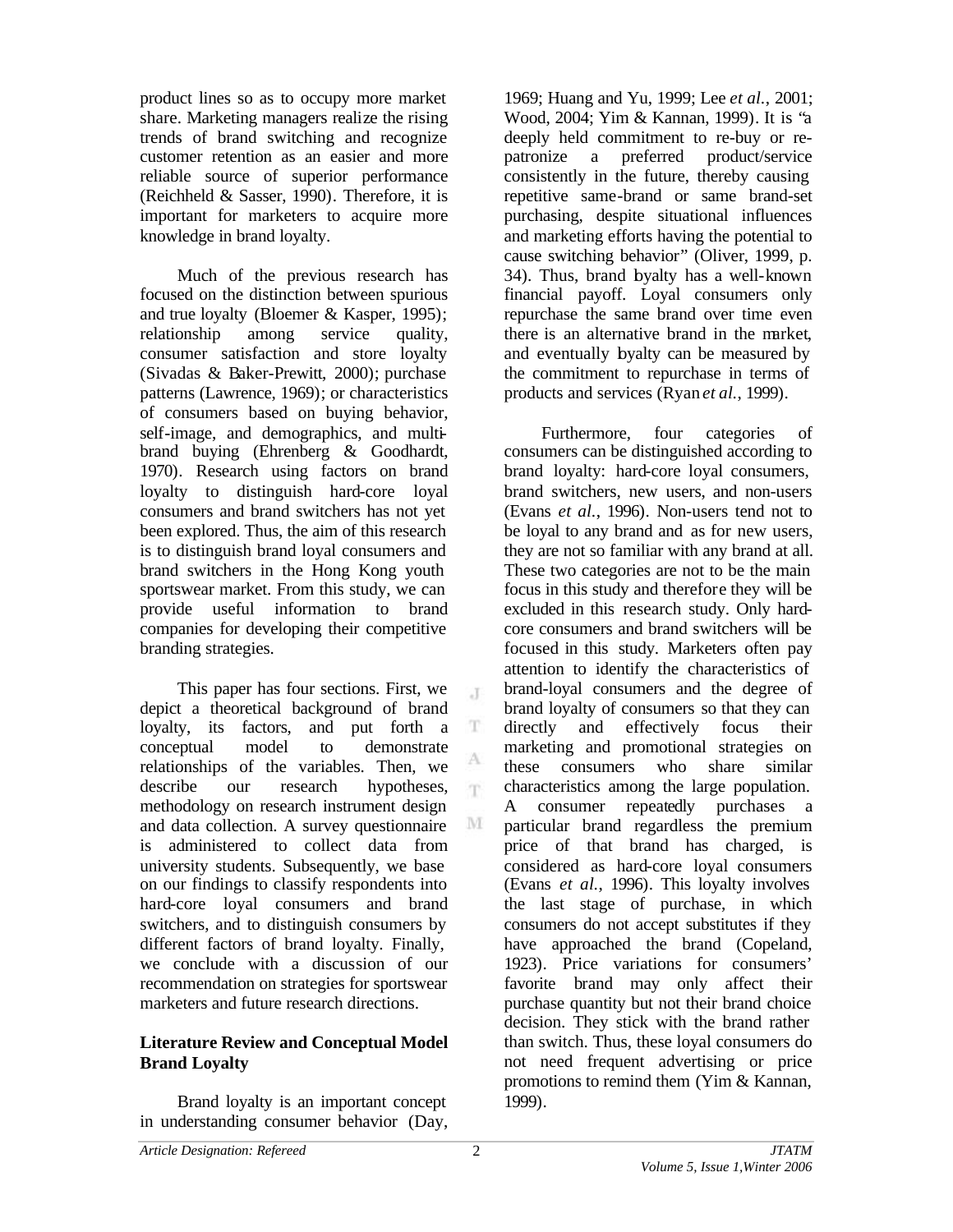On the other hand, one single brand does not necessarily satisfy all consumers' needs, so certain consumers tend to buy other brands as well. Brand switchers refer to consumers who use two or more brands when a single brand does not satisfy all their needs (Evans *et al.*, 1996). Brand switching may occur in case of new product introduction and dissatisfaction on usual brand. Consumers can find a substitute brand that can fulfill their needs. Some marketers will target on brand switchers because they think that brand switchers have higher market potential (Schiffman & Kanuk, 2000).

## **Factors of Brand Loyalty**

To create brand loyal consumers and to retain them, it is essential to understand the major factors that influence brand loyalty among them. This study focuses on the six brand loyalty factors: brand name (Aaker, 1996; Cadogan & Foster, 2000; Jacoby & Chestnut, 1978), product quality (Frings, 2005; Garvin, 1988; McCormick & Scorpio, 2000), price (Cadogan & Foster, 2000; Ryan *et al.*, 1999), style (Abraham & Littrell, 1995; May, 1971), store environment (Evans *et al.*, 1996; Milliman, 1982), promotion (Czerniawski & Maloney, 1999; Evans *et al.*, 1996; May, 1971), and service quality (Mittal & Lassar, 1996).

*Brand Name.* Famous brand name can disseminate product benefit and lead to higher recall of an advertised benefit than a non-famous brand name (Keller *et al.*, 1998). There are many unfamiliar brand names and alternatives available in the market place. Consumers may prefer to trust major famous brand names. Hard-core loyal consumers trust their favorite brand names and consistently repurchase these brands. Those prestigious brand names and their images attract consumers to purchase the brand (Aaker, 1996), affect repeat purchasing behavior, and reduce price related switching behaviors (Cadogan & Foster, 2000; Czerniawski & Maloney, 1999). On the other hand, brand personality provides links to the brand's emotional and self-expressive benefits for differentiation.

This is important when those brands have only minor physical differences and are consumed in a social setting where the brand can make a visible image about the consumer itself. On the other hand, fashion magazines and fashion press elaborate on the designer's collections to the full extent and thus reinforce better images to facilitate consumer recognition (Colborne, 1996).

*Product Quality.* Consumers may repeat purchase the single brand or switch around several brands due to the tangible quality of the product sold. The components of product quality of fashion merchandise include size measurement, cutting or fitting, material, color, function, and the performance of merchandise. Fitting is a crucial aspect in garment selection because some fitted garments such as swimming suits and aerobic wear can ideally enhance consumers' general appearance (Frings, 2005). Material is important in product quality because it affects the hand feel, texture and other performance of the product. Also, consumers relate personally to color, and usually select or reject a fashion because the color does or does not appeal to them or flatter their own coloring (Frings, 2005). In addition, technologically advanced and functional garments are growing in demand (McCormick & Scorpio, 2000), so modern technology in terms of fabric function plays an important role in sportswear market where new fabrics and applications are used to complement styles (HKTDC, 2004). Functional attributes in sportswear include quick-dry, breathable, waterproof, odor-resistant, lightweight, and/or, antimicrobial. Finally, durability is the use life of the garments. For instance, some consumers wear their sportswear for heavy work and some for leisure and sports, so they need a lot of movement, and durability becomes an important consideration in purchasing sportswear (Garvin, 1988).

*Price.* Price is probably the most important consideration for the average consumers. Price serves as the strongest loyalty driver (Ryan et al., 1999). Consumers with high brand loyalty are less

 $\mathcal{X}$ 

T

A T.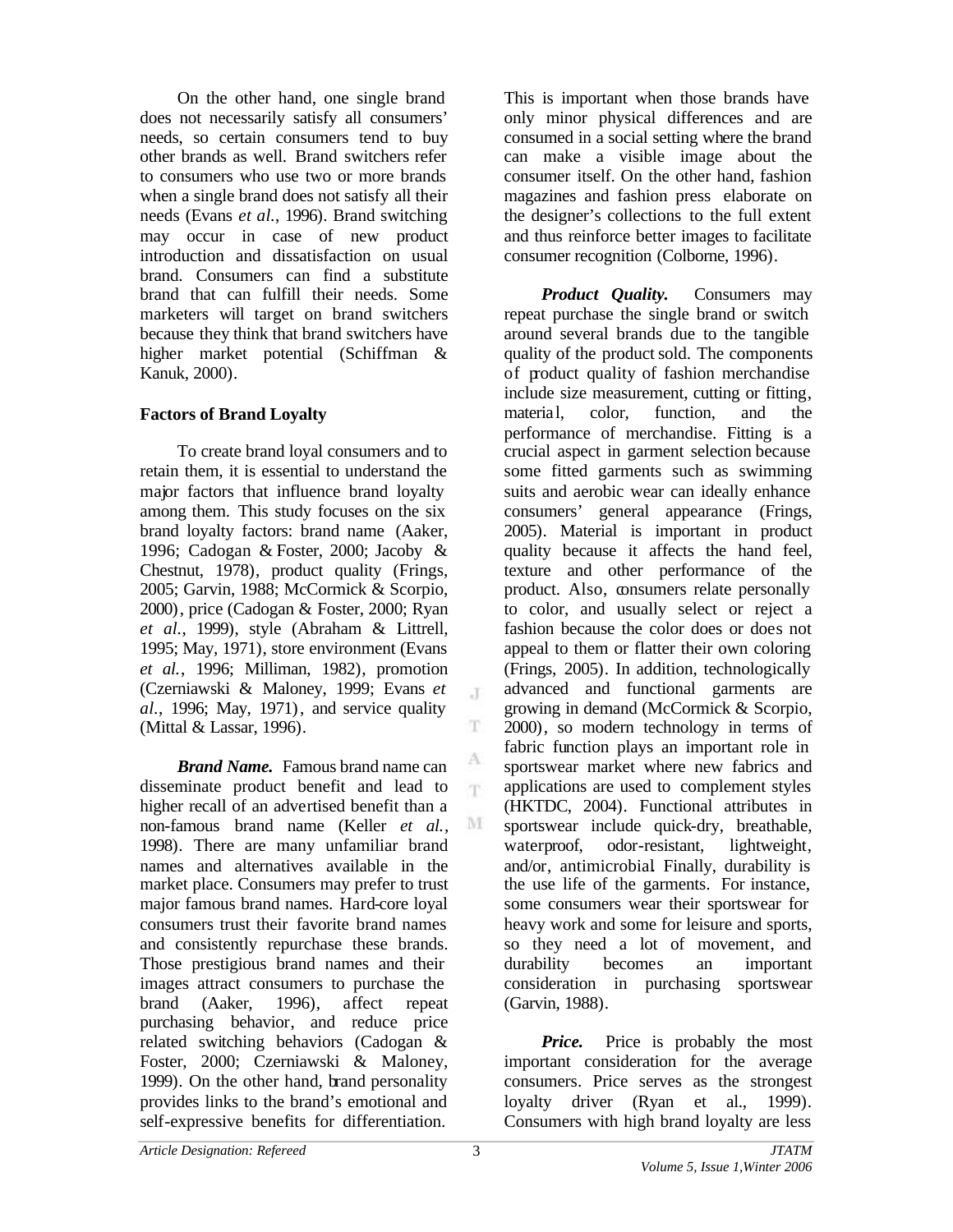price sensitive (Cadogan & Foster, 2000). Purchase intention of consumers cannot be easily affected by price if they have built brand loyalty into the brand. These consumers are willing to pay a premium price for their favored brand. In addition, they may have strong beliefs in price and value of their favorite brands so that they can compare and evaluate price with alternative brands (Evans et al., 1996; Keller, 1998). Consumers' satisfaction can also be built by comparing price with perceived costs and values. If the perceived values of the product are greater than cost, consumers will purchase that product.

*Style.* Style is a visual appearance, which includes line, silhouette, and details affecting consumer perception towards a brand (Frings, 2005). According to Abraham and Littrell (1995), a composite list of apparel attributes has been generated and one of the conceptual categories is style. Consumers' judgment depends on the consumers' level of fashion consciousness, so judgment will be conditioned by their opinion of what is currently fashionable. Brands that supplied stylish sportswear attract loyal consumers who are fashion conscious. Fashion leaders or followers usually purchase or continually repeat purchasing their fashion garments in stores that are highly fashionable. They gain satisfaction of wearing the latest fashion and style which can also fulfill their ego needs. Duff (1999), who investigated the niche market in women's sportswear, found that sportswear shoppers were becoming more fashion conscious and were demanding products with more style. As a result, consumers tend to prefer those items that they can wear on different occasions or for different social situations.

*Store Environment.* Retail stores are relatively closed environments. Positive attributes of the store, which include store location, store layout, and in-store stimuli, affect brand loyalty to some extent. Store location and number of outlets are crucial in altering consumer shopping and purchasing patterns. If consumers are highly accessible to stores during their shopping trip and are

satisfied with the store's assortment and services, these consumers may become loyal afterwards (Evans *et al.*, 1996). Thus, store atmosphere is one of the factors involved in consumer decision making. The stimuli in store, such as the characteristics of other shoppers and salespeople, store layout, noises, smells, temperature, shelf space and displays, signs, colors, and merchandise, affect consumers and serve as elements of apparel attributes (Abraham & Littrell, 1995), which may in turn, affect consumer decision making and satisfaction towards the brand (Evans *et al.*, 1996; Greenberg *et al.*, 1983). In-store stimuli also influence the degree of how long consumers stay in the store, how many products consumers come into visual contact with, and what routes consumers travel within the store (Evans *et al.*, 1996). On the other hand, music played in the background of the stores affects attitudes and behavior (Milliman, 1982). The slow-beat musical selections leads to higher sales volumes as consumers spend more time and money.

*Promotion.* Promotion is a component in marketing mix which is a kind of communication with consumers. Promotion includes the use of advertising, sales promotions, personal selling and publicity. Advertising is a non-personal presentation of information in mass media about a product, brand, company or store. It greatly affects consumers' images, beliefs, and attitudes towards products and brands, and in turn, influences their purchase behavior (Evans *et al.*, 1996). Advertisements can help establishing ideas or perceptions into consumers' minds, and differentiating products against other brands. Thus, good advertisements can attract brand switchers and create brand loyalty. Moreover, effective communication can persuade and motivate consumers to think about and even take action to purchase the product the advertisement promoted (Czerniawski & Maloney, 1999). Brand switchers may turn into loyal consumers towards the brand. Eventually the success comes when the marketer employs effective promotion strategies.

 $\mathcal{X}$ 

T

A 'n.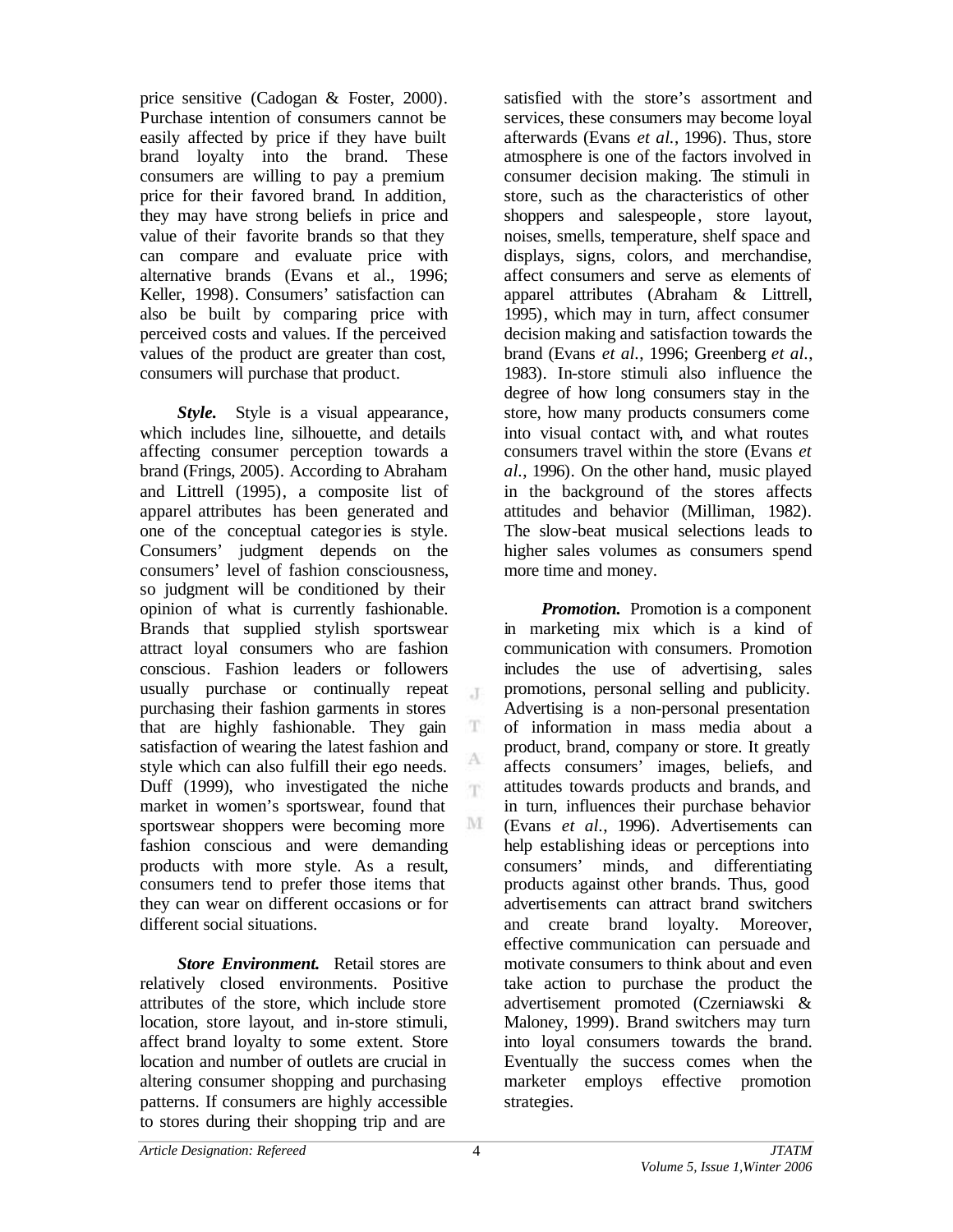**Service Quality.** Service quality is a kind of personal selling, and involves direct interactions between a salesperson and a potential buyer. Consumers shopped at specific stores because they like the service provided and they are assured of certain service privileges. Salesperson performances stimulate bonding through trust among sales representatives and consumers, and will affect consumers' perception towards the stores or brand (Cadogan & Foster, 2000; Leung & To, 2001). The impacts of salesperson-consumer relationships will generally result in long-term orientation of consumers towards the store or brand. Trust in salespersons appears to relate to overall perceptions of the store's service quality, and results in consumer total satisfaction with the stores at the end. Additionally, personalization (i.e. reliability,

responsiveness, personalization, and tangibles) significantly influences consumer experience and evaluation of service, in turn, affect the brand loyalty of consumers (Mittal & Lassar, 1996; To & Leung, 2001).

# **The Model Used in This Research Study**

Reviewing the extant literature on brand loyalty, a research model was constructed to better explain on the two major consumer types. The two different consumer types will have different perceptions towards the factors of brand loyalty. When consumers are satisfied by the aforesaid factors that affect their brand loyalty, brand loyalty will be reinforced. Figure 1 displays the model used in this research study.





A T.

M

# **Research Methodology**

## **Hypotheses**

The current study was a preliminary investigation in the brand loyalty in Hong Kong sportswear market. The main aim is to find out the different perceptions on the brand loyalty factors between hard-core loyal consumers and brand switchers. Based on the aforesaid literature review and conceptual model, seven hypotheses were developed:

H1: Hard-core loyal consumers and brand switchers have different perceptions towards brand name.

H2: Hard-core loyal consumers and brand switchers have different perceptions towards product quality.

H3: Hard-core loyal consumers and brand switchers have different perceptions towards price.

- H4: Hard-core loyal consumers and brand switchers have different perceptions towards style.
- H5: Hard-core loyal consumers and brand switchers have different perceptions towards store environment.
- H6: Hard-core loyal consumers and brand switchers have different perceptions towards promotion.
- H7: Hard-core loyal consumers and brand switchers have different perceptions towards service quality.

# **Sampling and Data Collection**

A pilot study using in-depth interviews was conducted with 20 university students,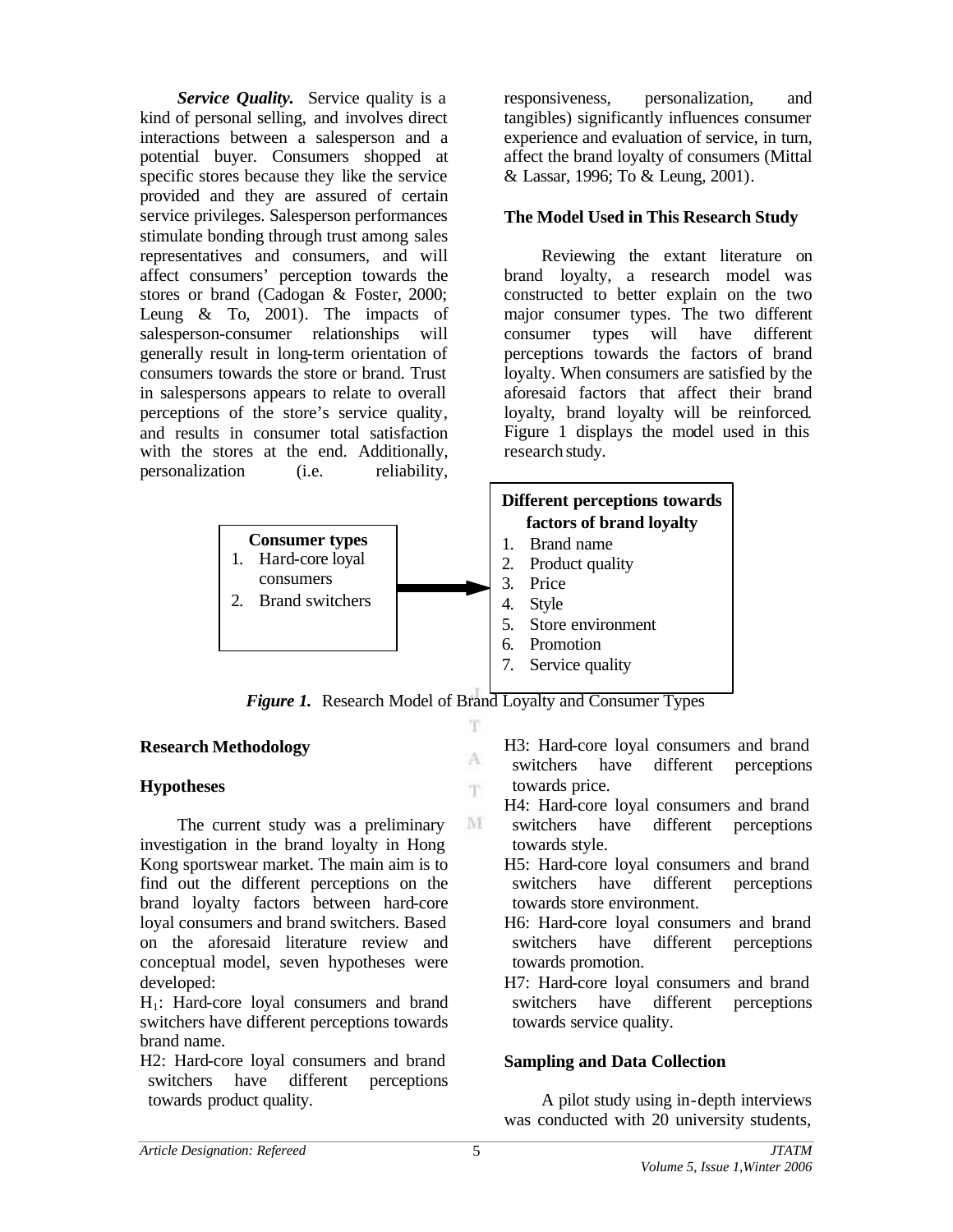who were aged from 18 to 24 years old. The purpose of this pilot study was to gather information about the usual brands that students were loyal to, and factors affecting brand loyalty which were useful in constructing the questionnaire. Results showed that brands that students usually purchased are Nike, Reebok, Fila, and Adidas. According to the respondents, factors that affecting brand loyalty included brand name, product quality, price, style, store environment, promotion, and service quality. Subsequently, we conducted a pretest questionnaire survey in university campus. On the basis of the experiences with this pretest, the questionnaire was modified.

A self-administered questionnaire was directly distributed to 290 university students aged from 18 to 24 years old. The survey was conducted in the canteens of a university in Hong Kong through a convenience, non-probability sampling method. We chose this age group because students from higher education are perceived as reasonable surrogate for the population of 18 to 24 years old (Wood, 2004). Finally, 280 students accepted the participation of interviews. The completed questionnaires were used for this analysis.

## **Questionnaire**

The final questionnaire was developed and modified based on the pilot test. It includes two parts and the statements are shown in Table I.

*Brand Loyalty* **.** In the questionnaire, a screening question was asked to find out the respondents who had purchased sportswear during the past year. Respondents who answered "no" were considered as non-users and thus they were excluded in this study. Direct question about loyalty (i.e. Are you especially loyal to a brand?) allowed marketers to segment consumers into hardcore loyal consumers or brand switchers. Respondents were then classified into hardcore loyal consumers and brand switchers based on this question. Next question asking respondents to list out the brands of 5 items of sportswear they purchased lately was used to identify whether respondents were really loyal to their favorite brands. Respondents who bought only one brand were considered as new users.

*Factors of Brand Loyalty.* In this part, respondents were asked to evaluate the importance of the factors of brand loyalty towards their favorite brands. The statements of the seven factors were adapted from previous research: brand name, product quality, price, style, store environment, promotion, and service quality. Five-point Likert scale questions were developed to indicate respondents' degree of agreement on each of the statement  $(1 =$  strongly disagree;  $5 =$  strongly agree). Then, the data were analyzed using frequency, independent-samples *t*-test, and discriminant analysis.

 $\mathcal{X}$ 

T.

T.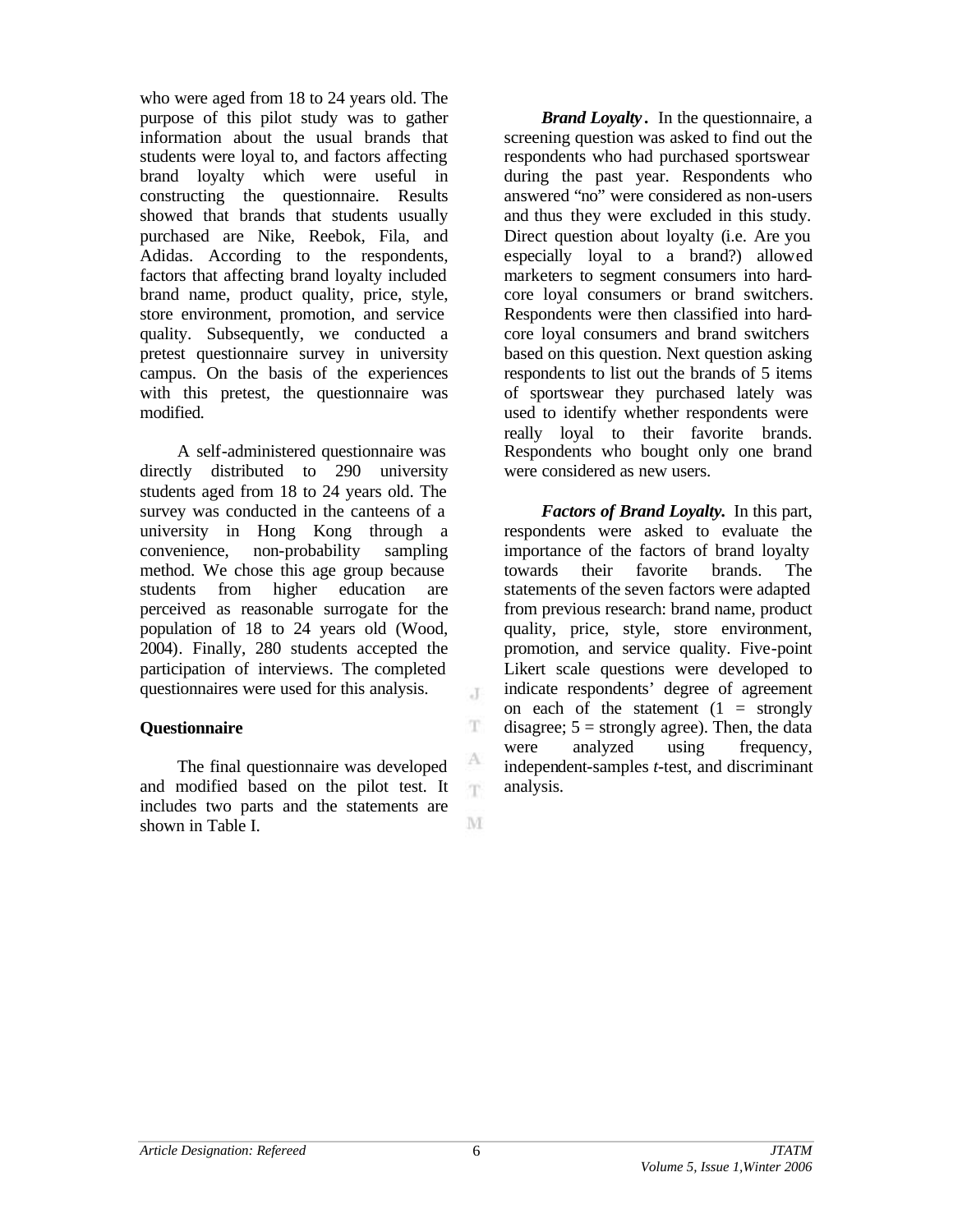| Questions                                                                                    | Scale                   |
|----------------------------------------------------------------------------------------------|-------------------------|
|                                                                                              |                         |
| Screening question                                                                           |                         |
| Have you purchased any sportswear during the past year?                                      | Close-ended question    |
| Brand loyalty (Aaker, 1996)                                                                  |                         |
| Are you especially loyal to a brand of sportswear?                                           | Close-ended question    |
| Which brand of sportswear in the following list do you prefer most?                          | Close-ended question    |
| a) Nike $b$ ) Reebok c) Fila d) Adidas                                                       |                         |
| Please list the brands of 5 items of sportswear you purchased lately.                        | Open-ended question     |
| Factors of brand loyalty                                                                     |                         |
| Please indicate your level of agreement with the statements that best describe your feeling  |                         |
| toward your favorite brand by circling the number (Note: 1=Strongly disagree; 5=Strongly     |                         |
| Agree).                                                                                      |                         |
| Brand name (Aaker, 1996; Cadogan & Foster, 2000; Jacoby & Chestnut, 1978):                   | Five-point Likert scale |
| The brand is reputable.<br>a)                                                                |                         |
| The prestigious brand name and image attract me to purchase from the brand.<br>b)            |                         |
| The brand name is selected regardless of price.<br>$\mathbf{c})$                             |                         |
| The brand reflects my own personality.<br>d)                                                 |                         |
| Product quality (Frings, 2005; Garvin, 1988; McCormick & Scorpio, 2000):                     | Five-point Likert scale |
| The size measurement of the sportswear fits me very much.<br>a)                              |                         |
| The materials used by the brand of sportswear are comfortable.<br>b)                         |                         |
| The brand has sufficient color choice of sportswear I need.<br>$\mathbf{c})$                 |                         |
| Sportswear of the brand has good functional quality (e.g. breathable, waterproof,<br>$\rm d$ |                         |
| odor-resistant, light weight).                                                               |                         |
| Sportswear of the brand is durable.<br>e)                                                    |                         |
| Price (Cadogan & Foster, 2000):                                                              | Five-point Likert scale |
| The increased price would not hinder my purchase intention.<br>a)                            |                         |
| The brand provides good value for money.<br>b)                                               |                         |
| Style (Abraham & Littrell, 1995; May, 1971):                                                 | Five-point Likert scale |
| The brand of sportswear provides wide variety of styles for me to choose.<br>a)              |                         |
| Styles of the brand of sportswear are suitable for me.<br>b)                                 |                         |
| Styles of the brand of sportswear have distinctive features.<br>$\mathbf{c})$                |                         |
| Styles of the brand of sportswear are trendy and fashionable<br>d)                           |                         |
| Store environment (Evans et al., 1996; Milliman, 1982):                                      | Five-point Likert scale |
| The brand has good store locations and easy to access.<br>a)                                 |                         |
| The brand has sufficient outlets.<br>b)                                                      |                         |
| The interior display of the brand is attractive.<br>$\mathbf{c})$                            |                         |
| Color and music inside the stores are attractive and comfortable.<br>d)                      |                         |
| Promotion (Czerniawski & Maloney, 1999; Evans et al., 1996; May, 1971):                      | Five-point Likert scale |
| Advertisements of the brand are attractive.<br>a)                                            |                         |
| Advertisements of the brand attract me to purchase more frequently.<br>b)                    |                         |
| Window displays of the stores are attractive.<br>$\mathbf{c})$                               |                         |
| Service quality (Mittal & Lassar, 1996):                                                     | Five-point Likert scale |
| Salespersons of the stores are well-trained and knowledgeable.<br>a)                         |                         |
| Salespersons of the stores are willing to help me.<br>b)                                     |                         |
| Salespersons of the stores are friendly and courteous.<br>$\mathbf{c})$                      |                         |
| Salespersons of the stores have neat appearance.<br>$\rm d$                                  |                         |

# **Table I Research Instrument**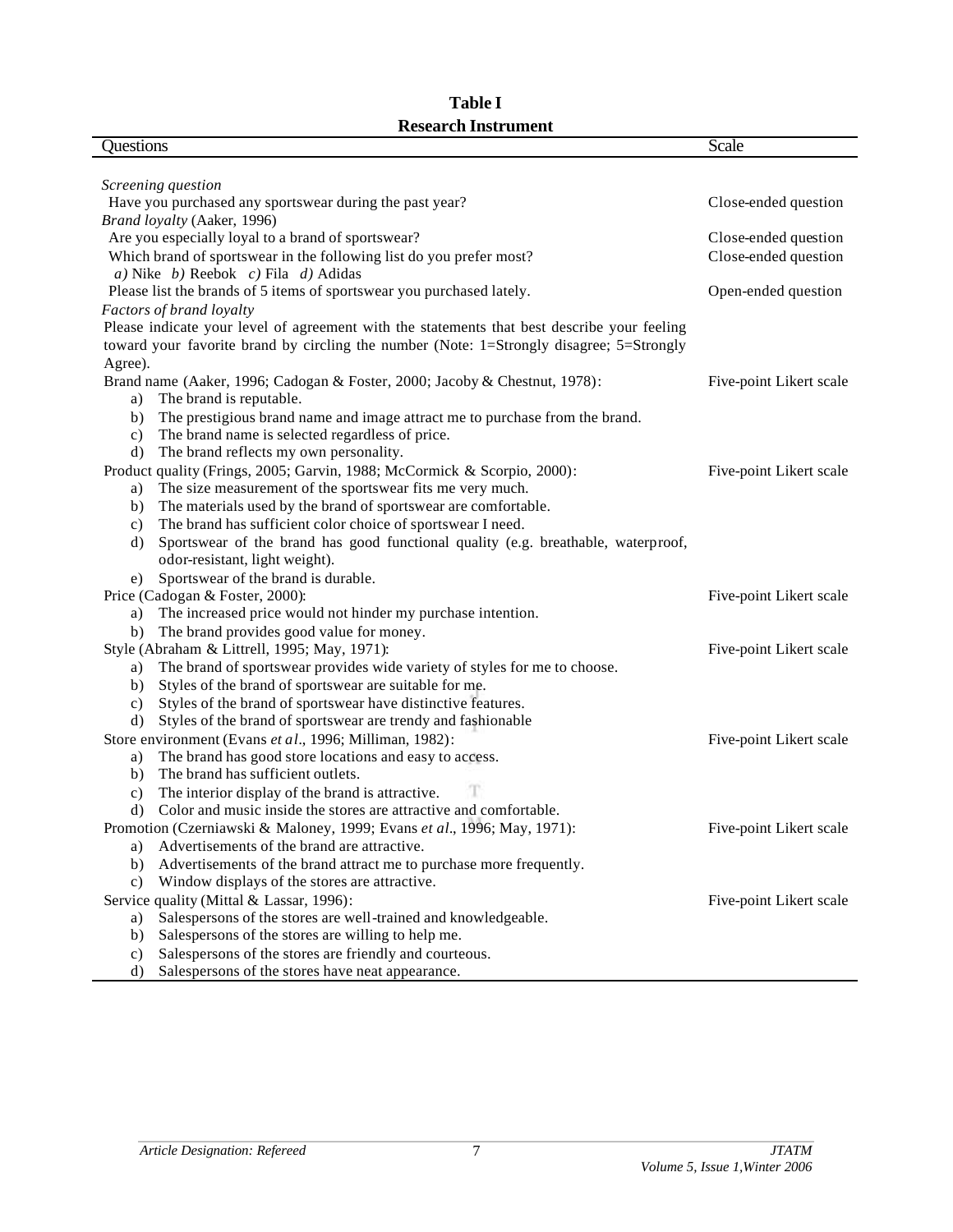#### **Results and Discussion**

#### **Classification result of hard-core loyal consumers and brand switchers**

The sample was classified into hardcore loyal consumers and brand switchers according to the question of "Are you especially loyal to a brand of sportswear?". Large majority of the respondents were brand switchers (80.7%) and the rest of them are hard-core loyal consumers (19.3%). Classification results of a discriminant analysis later in this study indicated that 68.6% of respondents were correctly classified into two groups: hard-core loyal consumers were accurately classified the case as 64.8%, while brand switchers were accurately classified as 69.5%. They were both larger than 50%, and they were said to be accurately classified. It is reasonable that the majority of the respondents are classified as brand switchers because there are little loyal consumers in the market. Since brand switchers use two or more brands and are willing to buy new brands, they contribute to a higher market potential for new brands or new market entrants.

## **Factors of Brand Loyalty**

In the following part, the difference of each factor of brand loyalty between hardcore loyal consumers and brand switchers

were examined by using discriminant analysis. Discriminant analysis was used to examine which factors can distinguish the two groups of consumers (Kinnear & Gray, 2000). Then, independent-samples t-test was used to verify the findings obtained from discriminant analysis.

Stepwise discriminant analysis was used in this study to produce a linear function that can distinguish between two groups. It was performed by adding and subtracting factors using the statistics of Wilks' Lambda and the remaining factors used in the discriminant function. All the variables were highly significant at the level of  $p < 0.001$ . The findings showed that the discriminant function was highly significant  $(p = 0.000)$ . Then, the independent variables were screened by the stepwise procedure, and three variables were significant to be included in the function. The discriminant loadings were reported under structure matrix and factors included were ranked from highest to lowest by the size of the loading – indicating their discriminant power. It was clear that the function was based on hard-core loyal consumers' interpretation of their favorite sportswear brands in terms of brand name, style, product quality, price, store environment, salesperson, and inversely on promotion. Table II shows the structure matrix of hardcore loyal consumers.

| <b>Structure Matrix on Hard-core Loyal Consumers</b> |          |  |  |
|------------------------------------------------------|----------|--|--|
|                                                      | Function |  |  |
| Brand name                                           | .710     |  |  |
| Product quality                                      | .332     |  |  |
| <b>Price</b>                                         | .190     |  |  |
| <b>Style</b>                                         | .410     |  |  |
| Store environment                                    | .130     |  |  |
| Promotion                                            | $-.381$  |  |  |
| Service quality                                      | .021     |  |  |

| <b>Table II</b>                                      |  |
|------------------------------------------------------|--|
| <b>Structure Matrix on Hard-core Loyal Consumers</b> |  |

J

T A

*Note:* Pooled within-group correlation between discriminating variables and standardized canonical discriminant functions. Variables ordered by absolute size of correlation within function.

*Article Designation: Refereed JTATM* The standardized canonical discriminant function coefficient*s* (Table III) showed three predictor variables were significant discriminators. The standardized canonical discriminant function coefficient

is used to indicate the relative importance of the independent variables (the seven factors of brand loyalty) in predicting the dependent variable (brand loyalty of hard-core loyal consumers and brand switchers). From the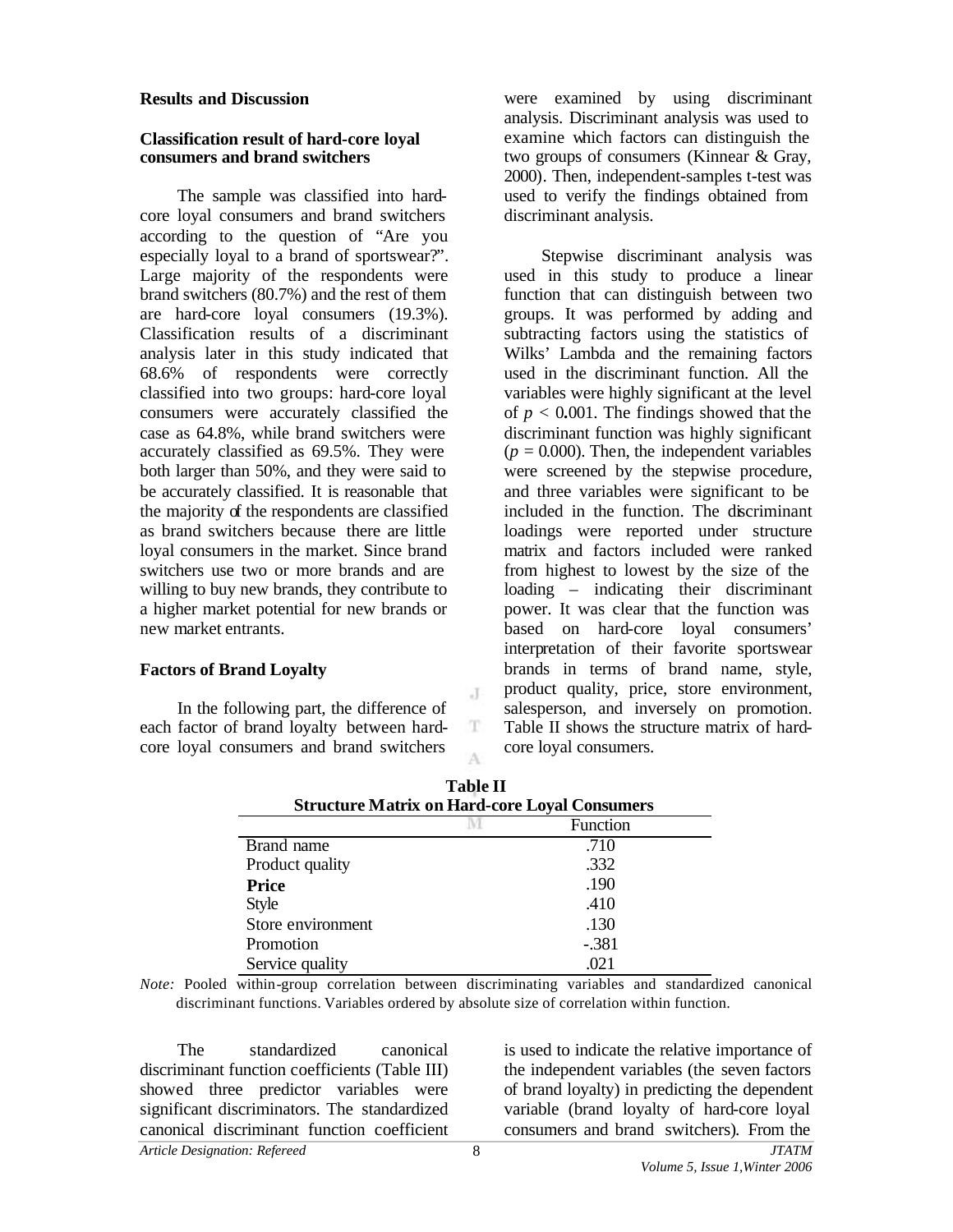discriminant function, three brand loyalty factors had the most discriminating power to distinguish consumers who purchased sportswear. They are brand name, style, and promotion. The higher the coefficient means, the higher the discriminating power to discriminate two groups of consumers (Hair *et al.*, 1998). Brand name made the

largest contribution to the discriminant function. Its coefficient was 0.789 and represented the most powerful discriminating power for two groups of consumers. Promotion and style had less discriminating power with the coefficient of -0.682 and 0.44 respectively.

| <b>Table III</b>                                                 |
|------------------------------------------------------------------|
| The Standardized Canonical Discriminant Function Coefficients of |
| Two Groups According to the Discriminating Factors               |

|              | Standardized canonical |
|--------------|------------------------|
|              | discriminant function  |
|              | coefficients           |
| Brand name   | .789                   |
| <b>Style</b> | .440                   |
| Promotion    |                        |

Independent-samples t-test was used to examine the difference between means of brand loyalty of hard-core loyal consumers and brand switchers, and used to statistically test whether there are significant differences between these two groups of consumers. In this part, this test is used to confirm the findings obtained from discriminant analysis. In Table IV, the t value showed that there is significant difference between hard-core loyal consumers and brand

switchers on brand name, style, and promotion ( $p < 0.05$ ).

Therefore, based on the results from both independent-samples t-tests and discriminant analysis, hypotheses 1, 4 and 6 were supported. There are difference in brand name, style and promotion affecting brand loyalty between the two groups of consumers. Hypotheses 2, 3, 5, and 7 were rejected.

| <b>Table IV</b>                                                             |
|-----------------------------------------------------------------------------|
| <b>Factors of Brand Loyalty between Hard-core Loyal Consumers and Brand</b> |
| <b>Switchers</b>                                                            |

|                   |                                                        | owna                         |             |  |
|-------------------|--------------------------------------------------------|------------------------------|-------------|--|
|                   | Group means                                            |                              | t-value     |  |
|                   | Hard-core loyal                                        | <b>Brand switchers</b>       |             |  |
|                   | consumers                                              |                              |             |  |
| Brand name        | 3.50                                                   | 3.22                         | $-0.3856**$ |  |
| Product quality   | 3.77                                                   | 3.75                         | $-.180$     |  |
| Price             | 3.06                                                   | 2.96                         | $-1.053$    |  |
| Style             | 3.62                                                   | 3.46                         | $-2.225*$   |  |
| Store environment | 3.30                                                   | 3.25                         | $-.621$     |  |
| Promotion         | 2.08                                                   | 2.20                         | 2.068*      |  |
| Service quality   | 3.52                                                   | 3.47                         | $-.603$     |  |
|                   | مادماد<br>$\sim$ $\Omega$ $\Omega$ 1<br>$\mathbf{r}$ . | $\sim$ $\sim$ $\sim$<br>ste. |             |  |

 $\mathbf{J}$ 

*Note:* \*\* p < 0.01, \* p < 0.05

On the other hand, Table IV showed that two of the three variables, brand name and style have higher means for hard-core loyal consumers. This suggests that they have more influence on the brand loyalty.

Only promotion has the higher means for brand switchers.

As hard-core loyal consumers were loyal to a particular brand, it is meaningful that they were greatly influenced by the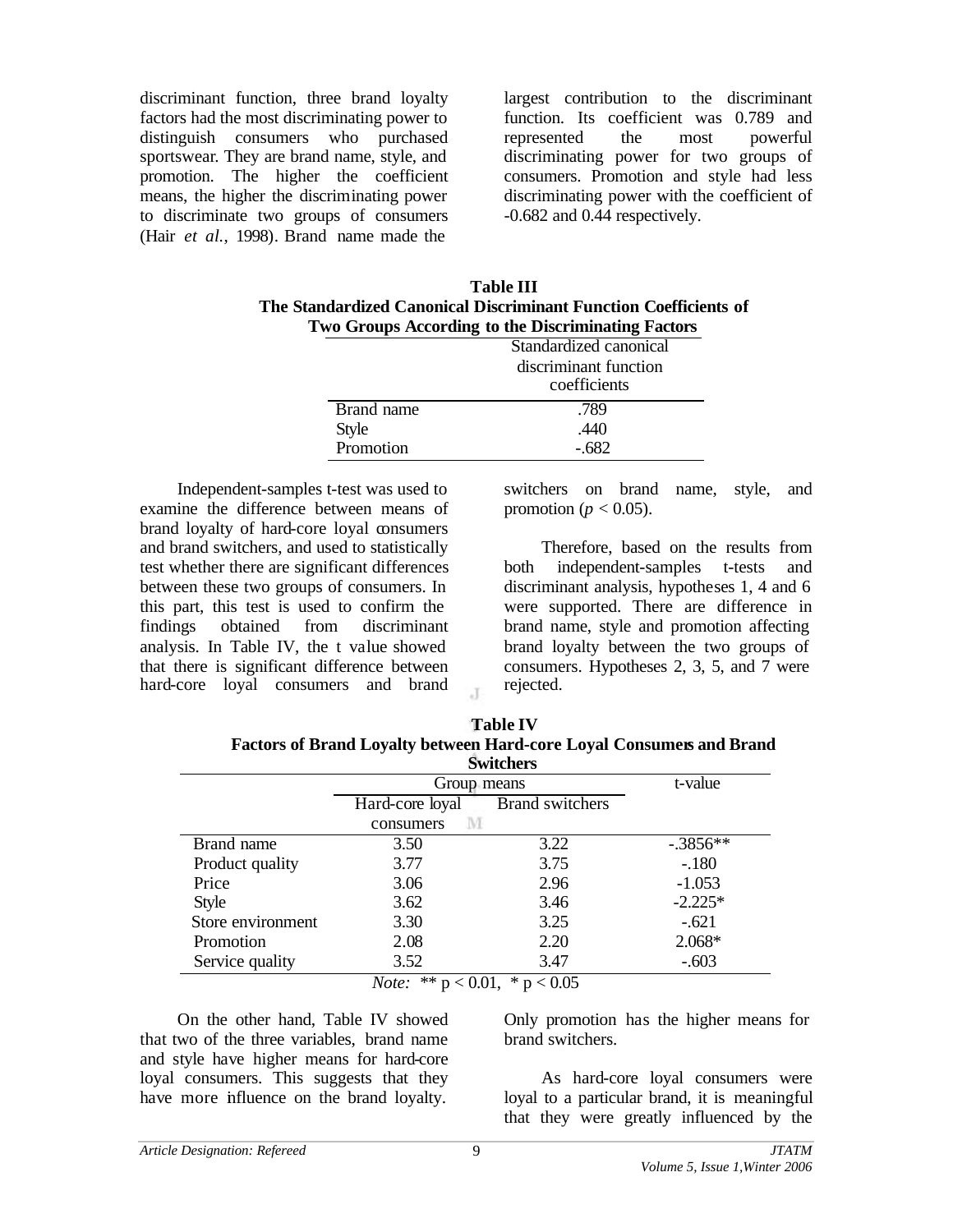brand name. They were satisfied with the reputation of the brand. They might probably think that their personality fit with brand personality. The brand was selected regardless the increase in price, so this is a true loyalty. Furthermore, the higher group means of style of hard-core loyal consumers indicated their better perceptions with the wide variety of styles of their favorite sportswear brands. This also indicated that the styles suit them very much. The styles of the brand had distinctive features and were trendy and fashionable. These requirements were consistent with the findings from previous research done by Li *et al*. (1995). Their research found that athletes wanted styles to be both nice-looking and functional. The research also discovered that the requirements of the style of sportswear should be nice-looking, innovative, diversified and fashionable (Li *et al.*, 1995). These factors affect consumers to build up their brand loyalty towards their favorite sportswear brands.

The difference of group means on promotion between hard-core loyal consumers and brand switchers indicates the importance of promotion to brand switchers. Previous research selected jeans for measuring brand loyalty also shows that quality, price, and promotion are the variables for respondents to purchase this product category (Wood, 2004). The average group means on promotion of brand switchers is larger compared with hard-core loyal consumers. The larger the average group means, the more importance of the factor. Brand switchers, especially women are the most impulsive about shopping and the least organized (Levy & Rook, 1999). Brand switchers are also relatively receptive to advertising that is strongly visual in character, shows activity, and impressions of energy. Brand switchers react to promotional advertising, coupons and special inducements more than hard-core loyal consumers. Promotion by other brands could affect brand switchers' purchase decision. This induces the action of brand switching among brands. Therefore, effective promotion of other brands would affect the brand loyalty of brand switchers

towards their favorite brands. However, hard-core loyal consumers do not need frequent advertising or price promotions. They do not easily switch to alternative brand because of promotion by other brands.

To sum up, the main difference of brand loyalty factors between hard-core loyal consumers and brand switchers are brand name, style and promotion. The main concern for hard-core loyal consumers is brand name and style, while promotion is more important to brand switchers.

## **Conclusions and Implications**

## **Managerial Aspects**

Consumers from 'late teens' and 'early twenties' have the highest interest in clothing. They are also the big spenders in the sporting goods market. They are in the period of expressing individuality and beauty and wear up-to-date and trendy apparel. They dispose their old style apparel frequently and results in frequent wardrobe replacement. This period represents a change in lifestyle and represents a phase of new wardrobe demands. As they have high interest in personal appearance, they tend to have greater clothing expenditure. Nevertheless, the large majority of the respondents aged from 18 to 24 years old are brand switchers. This can be explained by previous researches that this age group is widely determined as low loyal when compared with other age groups (Day, 1969; East *et al.*, 1995; Uncles & Ehrenberg, 1990; Wood, 2004). Therefore, marketers have to concentrate their efforts and resources on this consumer segment, such as introducing new lines of fashion sportswear to target the youth market (HKTDC, 2004).

On the other hand, creating brand loyal consumers is difficult. Marketers need to continually improve their marketing programs to attract and retain consumers. As competition in the market place is getting increased, consumers are supplied with information on different brands. Thus, important views between "making more consumer satisfied" and "making specific

 $\mathcal{X}$ 

T

A 'n.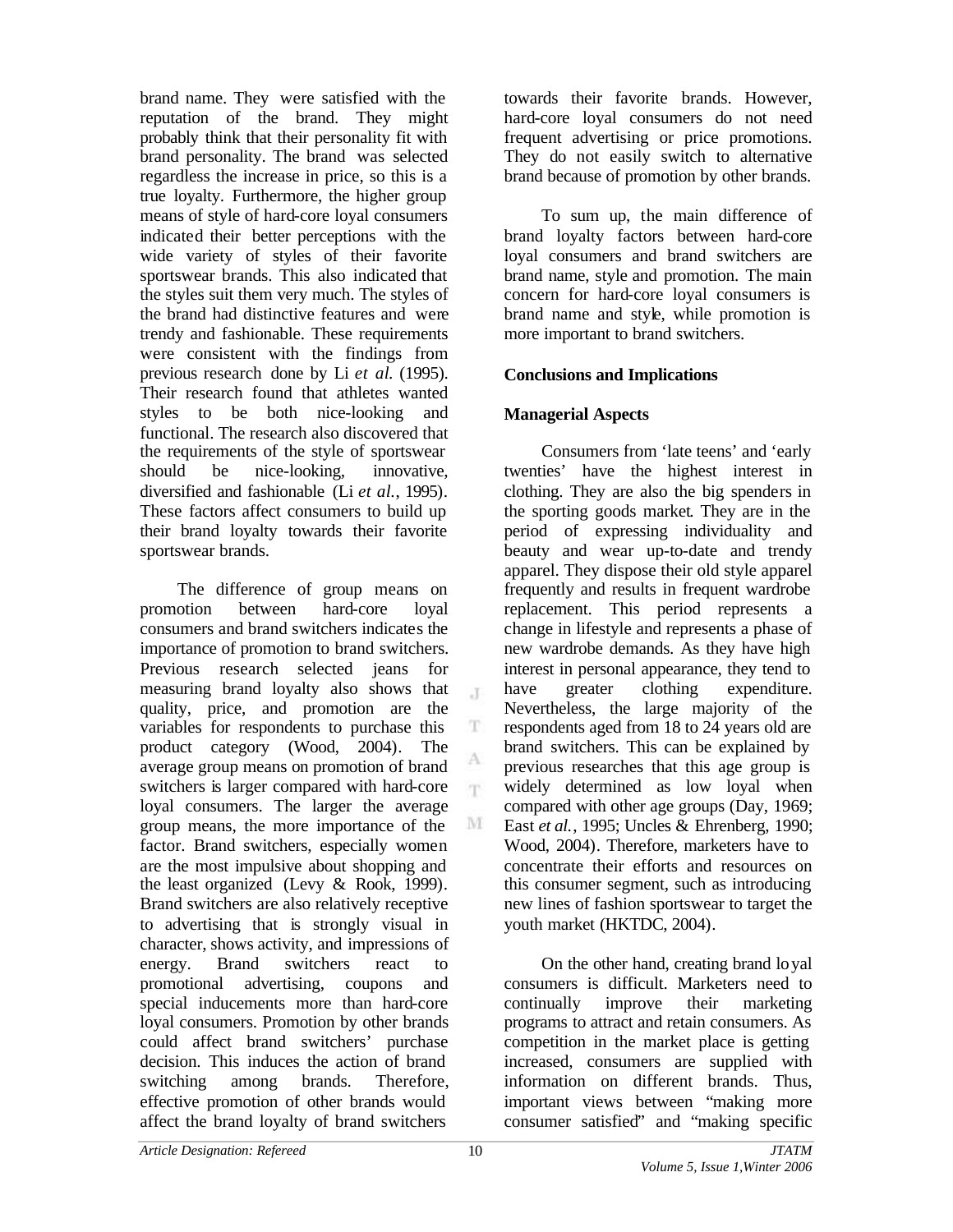groups of consumers more satisfied" raised. Making specific groups of consumers more satisfied is more significant related to company's profitability level. Therefore, marketers now focus on brand switching behavior in the market place. As a result, they concentrate on gaining knowledge in factors that can affect consumers to become and remain loyal to their own brands. Loyal consumers may be willing to pay more for a brand. Consequently, branding gives marketers an opportunity to develop and maintain a loyal and profitable consumer base (Reichheld & Sasser, 1990). It is important that a sportswear company promises to consistently deliver specific sets of features, benefits and services to its consumers (Kotler, 1994).

Furthermore, marketers have to launch consumer retention program because the cost of consumer retention is five times less expensive than the cost of recruiting a new customer (Gould, 1995; Reichheld & Sasser, 1990). There are three main benefits of consumer retention: costs of consumer acquisition are reduced, higher margin are gained as long lasting consumers are less price sensitive, and sales are raised because consumers buy more products from the company they are loyal to. Instead of attracting new consumers, companies would like do more business with consumers in order to retain current consumers and build up long-lasting consumer relationship. Thus, brand loyalty programs are designed to turn one time buyers into buyers that will purchase the product again.

Moreover, after analyzing the data, it was found that promotion is the most efficient strategy in attracting brand switchers. In the sportswear market, promotion tends to reinforce brand switchers to develop more solid brand loyalty towards sportswear. Youngsters follow the moves of their favorite sport celebrities, so they buy the same brand used by sport idols. Sporting goods companies promote their brand images by spending huge amount of money in sponsoring major sports events and individual sports celebrities in Hong Kong (HKTDC, 2004). Moreover, using

sponsorship by brands such as the NBA and Olympic games can create brand exposure in the market (Aaker & Joachimsthaler, 2000). The cost of a sponsorship can be justified solely by the brand name exposure achieved through event publicity. In addition, innovation remains as a key promotion strategy for sportswear brands. Innovation concerns the functional ability of sportswear in terms of absorbency, softness, airpermeability, and movement-matching style (Li *et al.*, 1995). The promotion of innovative products can help attracting consumers' attention towards the brands. Consumers often read handtags to assist their purchase decisions of sportswear and consumers are demanding technically and functionally innovative sportswear. Therefore, promotion of superior functional benefits of products can be used to draw the attention of brand switchers.

## **Research Aspects**

This is an exploratory study of brand loyalty in Hong Kong sportswear industry, an area which could potentially contribute to marketing theory. Some suggestions are made for future research. While university students could represent the age group of 18 to 24 years old, future work is needed to conduct on non-student population to identify any differences. More, future research can be administered on how each brand loyalty factors influence a consumer's loyalty towards other product categories, such as coffee, soap, toothpaste, and detergents (Ehrenberg & Goodhardt, 1970; Wood, 2004). Finally, future research efforts could tackle questions related to additional factors that would encourage consumers to recommend a product or service to others. Such factors might include other forms of marketing communication, and loyalty programs that encourage consumer to sign up friends or at least promote the product or service in question through favorable wordof-mouth.

 $\mathcal{X}$ 

T

A 'n.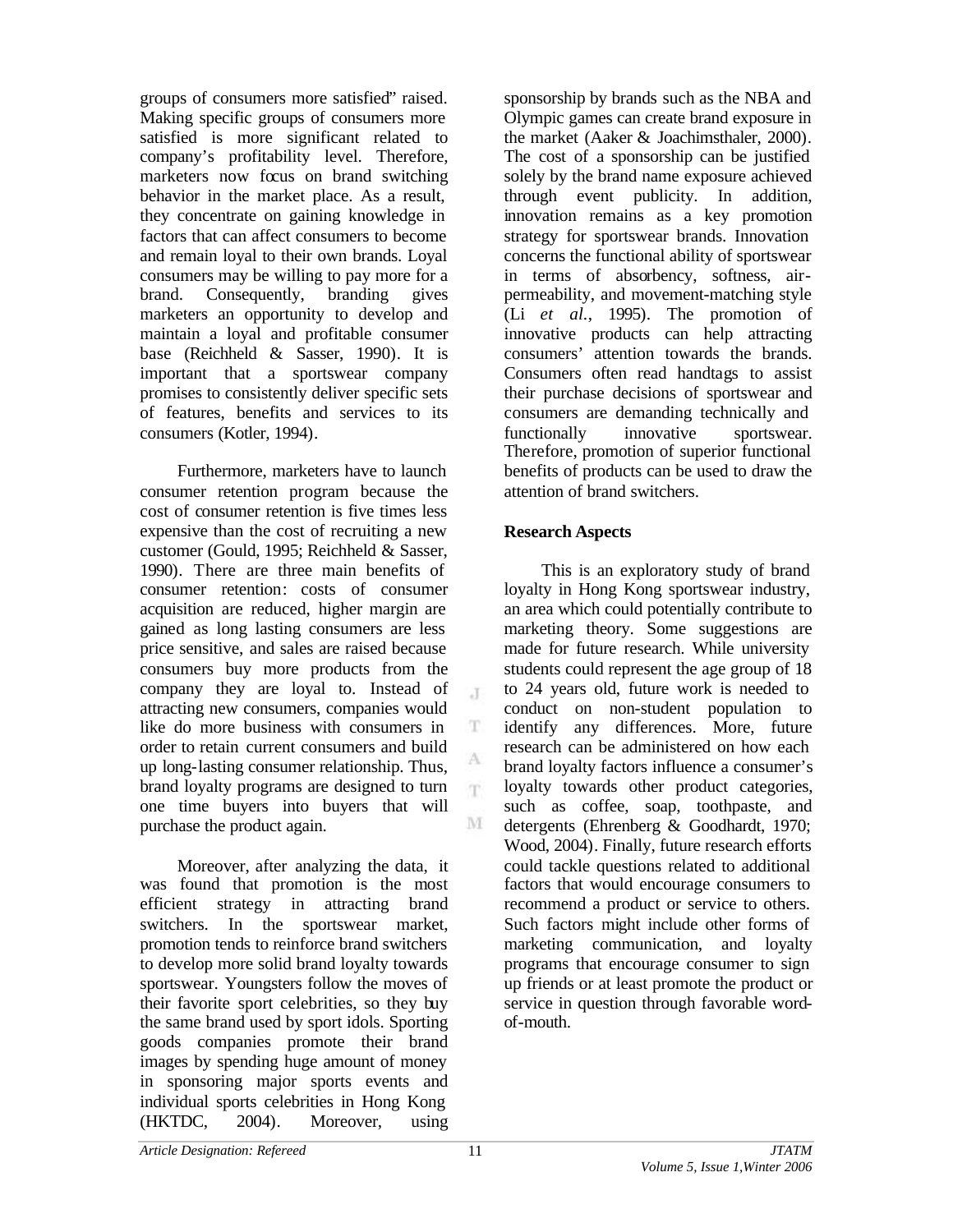## **References**

- Aaker, D.A. 1996. *Building strong brands*, Free Press, New York.
- Aaker, D.A. and Joachimsthaler, E. 2000. *Brand leadership*, Free Press, New York.
- Abraham, M.L. and Littrell, M.A., 1995. Consumers' conceptualization of apparel attributes, *Clothing and Textile Research Journal*, **13**(2), pp. 65-74.
- Bloemer, J.M.M. and Kasper, H.D.P., 1995. The complex relationship between consumer satisfaction and brand loyalty, *Journal of Economic Psychology*, **16**(2), pp. 311-329.
- Cadogan, J.W. and Foster, B.D., 2000. Relationship selling and customer loyalty: an empirical investigation, *Marketing Intelligence and Planning*, **18**(4), pp. 185-199.
- Colborne, R. 1996. *Visual merchandising: the business of merchandise presentation*, Delmar Publishers, Albany, New York.
- Copeland, M.T., 1923. Relation of consumers' buying habits to marketing methods, *Harvard Business Review*, **1**(3), pp. 282-289.
- Czerniawski, R.D. and Maloney, M.W. 1999. *Creating brand loyalty: the management of power positioning and really great advertising*, New York: AMACOM, American Management Association.
- Day, G.S., 1969. A two-dimensional concept of brand loyalty, *Journal of Advertising Research*, **9**(3), pp. 29-35.
- Duff, M., 1999. Niche marketing in fashion in women's sportswear, *DSN Retailing Today*, **38**(14), pp. 25-27.
- Dusi, E., 1999. Sportswear and market trends towards third millennium, *Asian Textile Business*, pp. 57-58.
- East, R., Harris, P., Willson, G. and Hammond, K., 1995. Correlates of firstbrand loyalty, *Journal of Marketing Management*, **11**(5), pp. 487-497.
- Ehrenberg, A.S.C. and Goodhardt, G.J., 1970. A model of multi-brand buying, *Journal of Marketing Research*, **7**(1), pp. 77-84.
- Evans, M., Moutinho, L. and Raaij, W.F.v. 1996. *Applied consumer behaviour*, Addison-Wesley Pub. Co., Harlow; Reading, Mass.
- Frings, G.S. 2005. *Fashion: from concept to consumer*, 8th Edition, Pearson/Prentice hall, Upper Saddle River, New Jersey.
- Garvin, D.A. 1988. *Managing Quality: The Strategic and Competitive Edge*, Free Press, New York; Maxwell Macmillan, Toronto; Maxwell Macmillan International, New York.
- Gould, G., 1995. Comment: Why it is customer loyalty that counts (and how to measure it), *Managing Service Quality*, **5**(1), pp. 15-19.
- Greenberg, C.J., Sherman, E. and Schiffman, L.G. (1983), The measurement of fashion image a determinant of store patronage, Darden, W. R. and Lusch, R. F. ed., in *Patronage Behavior and Retail Management*, Elsevier Science, New York.
- Hair, J.F., Jr., Anderson, R.E., Tatham, R.L. and Black, W.C. 1998. *Multivariate data analysis*, Prentice Hall, Upper Saddle River, New Jersey.
- HKTDC, Hong Kong Trade Development Council, 2004. Profiles of Hong Kong major manufacturing industries: Hong Kong's sporting goods industry, assessed 13 December, 2004, [available at http://www.tdctrade.com/main/industries/  $t2\overline{2}$  34.htm].
- Huang, M.H. and Yu, S., 1999. Are consumers inherently or situationally brand loyal? - A set intercorrelation account for conscious brand loyalty and nonconscious inertia, *Psychology and Marketing*, **16**(6), pp. 523-544.
- Jacoby, J. and Chestnut, R.W. 1978. *Brand loyalty measurement and management*, Wiley, New York.
- Keller, K.L. 1998. *Strategic Brand Management: Building, Measuring and Management Brand Equity*, Prentice Hall, Upper Saddle River, New Jersey.
- Keller, K.L., Heckler, S.E. and Houston, M.J., 1998. The effects of brand name suggestiveness on advertising recall, *Journal of Marketing*, **62**(1), pp. 48-57.

J

 $\mathbf T$ 

A T.